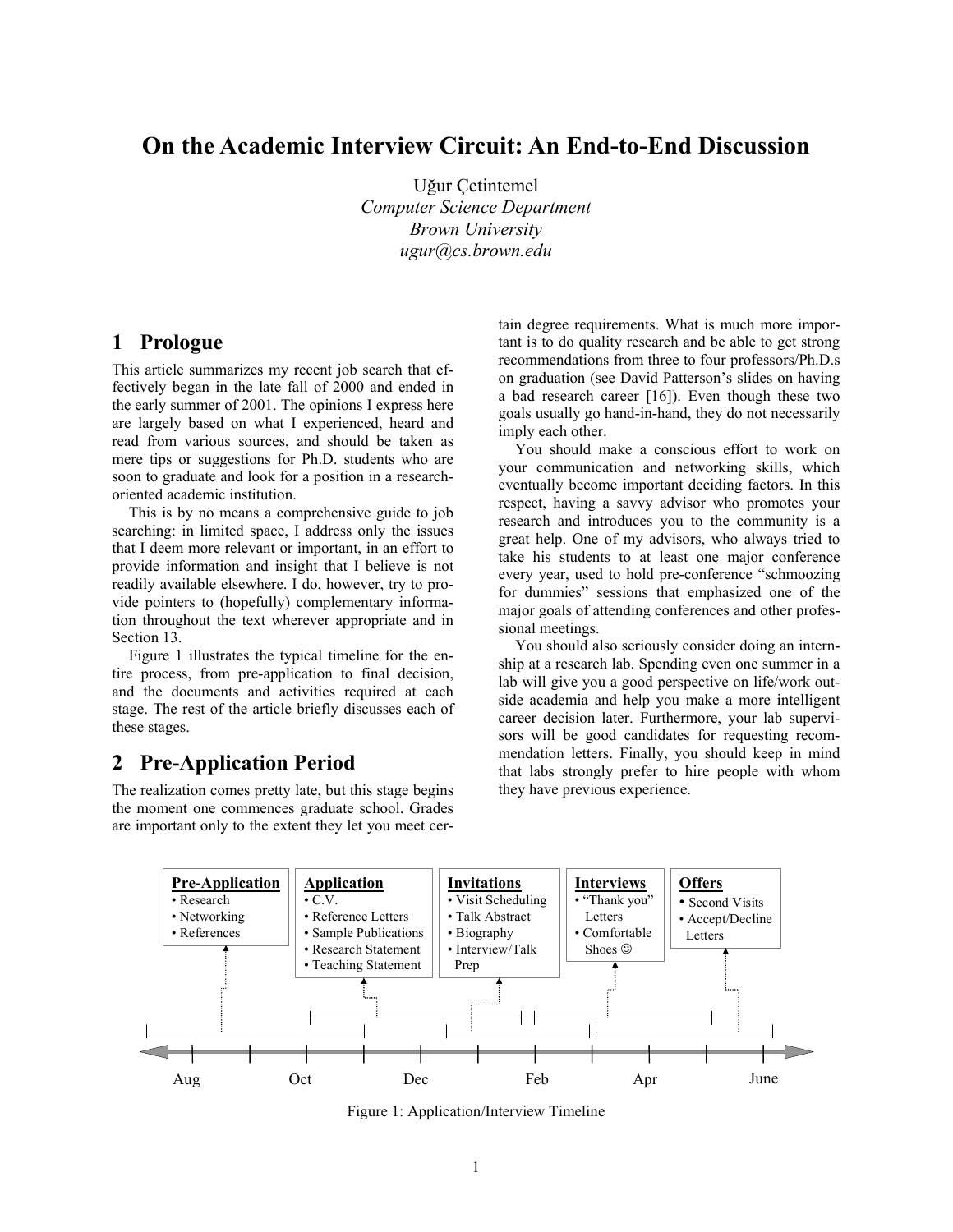# **3 Where to Apply?**

There are many sources that post open positions (starting as early as August). I was primarily interested in heavily research-oriented academic institutions (and major research labs), and I had a pretty good idea regarding where to apply. Starting late September, I began examining the ads in the Communications of the ACM [1] and CRA [4], noting the ones that I was interested in and double-checking further information on the institutions' web sites. Other places that list job ads on-line are the Chronicle of Higher Education [2], IEEE [7], and the more specialized dbjobs [6].

I initially came up with a list of approximately 20 academic departments. My primary selection criteria were, in no specific order, the reputation of the organization, derivative of reputation (i.e., is the institution getting better or worse?), collaboration prospects, student quality, geographical area, and quality of living in the area. In order to get a rough idea about the departmental rankings, you can check out the 1999 US News ranking [10] or National Research Council's ranking [8] (based on early 1990's data).

There are different views on where and to how many places to apply. Some people think that application is *cheap* (especially now that many places accept on-line applications) and that you should apply to virtually all worthy places—even the ones that you might only be remotely interested in. Furthermore, it is nice to get in touch with people and promote yourself and your research, and achieve cross-fertilization. Other people think that it is appropriate to apply to only those places that you are seriously considering, as otherwise you would be wasting everybody's precious time. I tend to agree more with the former camp, not because applications are virtually free, but because in most cases you cannot really understand how desirable a place is without actually going there and talking with people—after all, it is all about people! I myself had a couple of pleasant surprises in places that initially did not seem very attractive.

I sent my preliminary list to my advisor, who made several suggestions. This feedback is a good opportunity to get an idea of your advisor's assessment of you, if you have not already done so. It is virtually impossible to land a decent job without your advisor's enthusiastic support. Some advisors go to great lengths to *create a market* for their students by making phone calls or sending mass e-mails that announce the student's entry into the market. Others may be unwilling to do this for philosophical reasons or because of how they rank the student. At any rate, if your evaluation does not match with that of your advisor, the best approach would be to reconsider your options and revise your choices.

## **4 Determining Your Letter Writers**

You should make sure you have four references (some places require only three). Picking reference letter writers deserves careful thought. An enthusiastic letter from a well-reputed person is invaluable and can make all the difference towards paving the way for the interviews. My opinion is to choose people whom you have closely worked with and who are well informed about you and your work (as opposed to those who were selected solely because they were in your proposal/dissertation committee). If you have doubts about the kind of recommendation a person would give, use a tactful approach: ask whether he knows you and your work sufficiently and feels comfortable about recommending you (strongly). It is also a good idea to give him a heads up on the places you are considering and request feedback.

Having letter writers from different institutions (e.g., your internship supervisor) is also desirable, as it demonstrates that you have sufficient depth to successfully pursue topics not directly related to your thesis, and that you have the ability to work in harmony with different people. I was lucky to have as references two professors whom I had closely worked with and two outside Ph.D.s (both from research labs) with whom I worked on short-term projects and coauthored papers.

# **5 Preparing the Packet**

The application packet typically consists of a c.v., a research statement, a teaching statement, reference letters, and sample publications. Before preparing your packet, gather several *successful* packets from friends who have recently gone through the same process. You can also expect to find many nice samples on the Web (see Section [13\)](#page-5-0).

There are no general rules regarding the length of the individual documents, but it is wise to try to keep them as succinct and focused as possible. It is common for the institutions to receive hundreds of applications every season; you do not want people to get bored halfway through your statements. More concretely, try to limit your c.v. and research statement to three pages and your teaching statement to a single page.

After coming up with initial drafts, have (at least) your advisor and someone *outside* your research area to read it carefully and give you feedback, which you should consider seriously and reflect into your documents. Also make sure that your documents do not contain grammatical or typographical errors.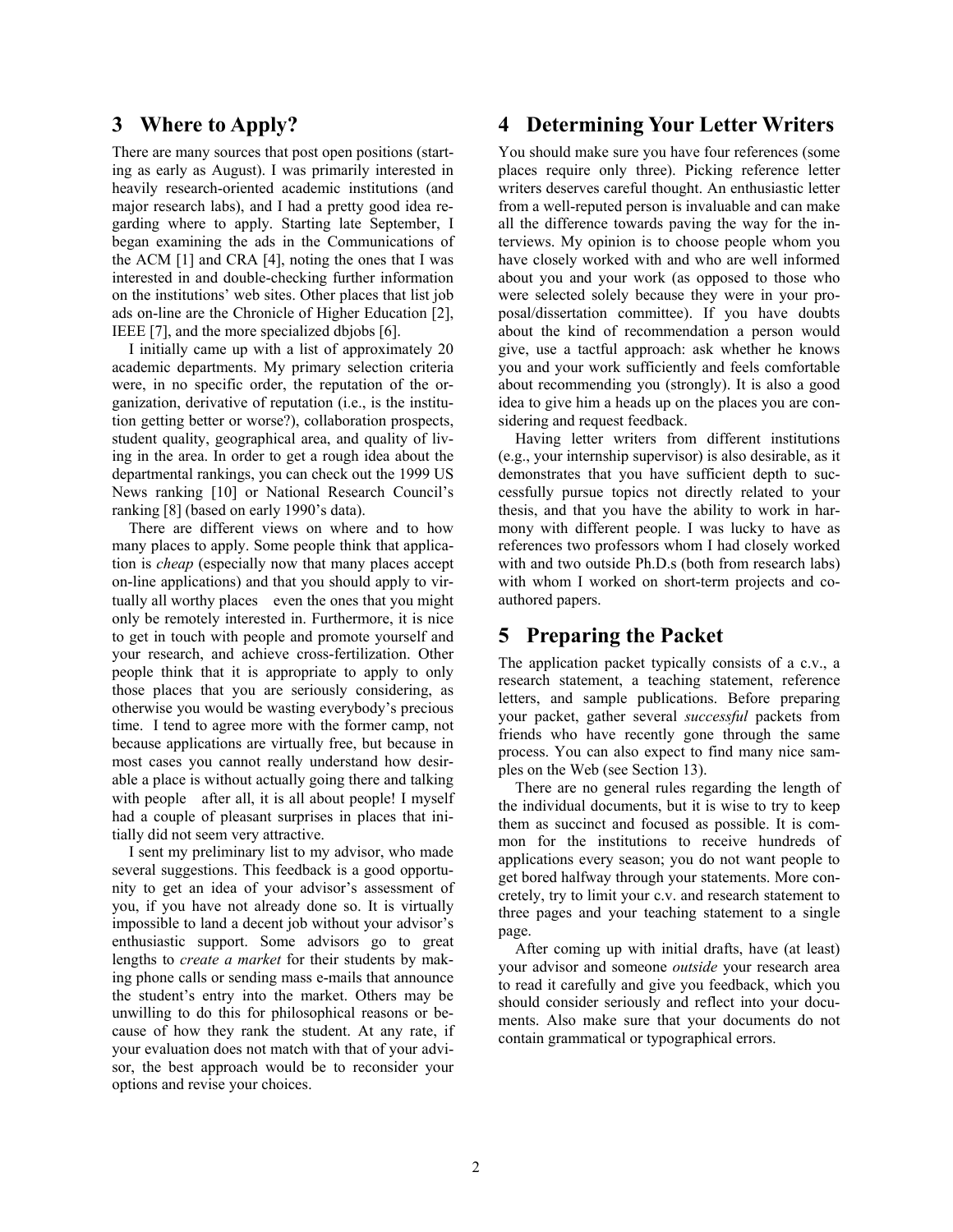## **6 Making the Applications**

It is important to be organized, especially if you are making many applications. I used a spreadsheet to maintain information about the status of my applications (e.g., application date/deadline, confirmation received, interview date, expenses, reimbursement received, etc.). Make every effort to send in an application by the requested date and make sure your letter writers also send their letters on time—it is not unusual to miss the first interview list because of late references. Some places ask the letters to be sent to them directly, whereas some prefer to contact your letter writers themselves. Remember that your letter writers are also busy people; they will need sufficient time to prepare and send their letters.

It is always a good idea to check the status of your file, especially if it is a place that you are very interested in. In many cases, the department contacts and requests the missing documents after a pre-evaluation (if they are interested in your case), but you should not count on that and be proactive.

Departments may have (and in most cases do have) objectives or priorities that are not clearly expressed in their job ad. Try to find a contact within the department who can give you the inside scoop-this might save you a lot of time and frustration later.

## **7 Scheduling the Interviews**

Typically, either the department chair or one of the search committee members calls to extend an oncampus interview invitation (in general, good news comes by phone and bad news by mail). Some departments may prefer to make pre-interview screening calls, which, in my experience, are aimed either at evaluating the maturity of the candidate or at assessing how serious the candidate is about the position.

Scheduling the interviews is tricky because you do not receive all the invitations at the same time (some even arrive when you are on the road). Furthermore, earlier invitations usually come from places that have relatively lower-ranking programs. These places compete with higher-ranking places by scheduling interviews early and making quick offers with short deadlines, thereby forcing the candidate to make a quick decision (sometimes without having the chance to complete all the interviews).

The rule of thumb is to try to schedule your top choices not too early and not too late in the interview season. Scheduling early is not desirable because you will need at least a couple of interviews to polish your presentation and interview skills. Scheduling late is almost as bad for several reasons—the primary being the attenuated enthusiasm and interest on part of both the candidate and interviewers. You will no doubt be exhausted due to all the traveling and will find it hard to seem enthusiastic about your work. The department people, having seen up to three candidates every week since the beginning of the season, will understandably find it hard to show interest in you and your work.

One final benefit of scheduling less attractive places later is that, if you get an offer from a more attractive place, you may cancel some of your later visits. While in most cases people appreciate the honest behavior and respect for their time, I once had an unpleasant experience where I learned that several people were quite annoyed by the cancellation. In retrospect, I think it would be appropriate to cancel an interview only when there is sufficient time for the department to set up another visit in its place (which may require two to three weeks). If this is not possible, as one professor told me, "If you said you would go, you should go!"

Try to avoid extreme geographical zigzags in your trips by initially putting some slack in your schedule that you can properly fill as new invitations arrive. Try also to avoid more than two interviews per week. I once had to do three visits within a week and was really exhausted afterwards.

When I asked Mike Franklin what his foremost advice would be right before I started my interview rounds, his answer was "Be sure to sign up for frequent flyer programs, buy some pants with a waist size a bit bigger than what you currently wear (lots of fancy meals), and have fun!" I would also add to this a pair of truly comfortable shoes (as you will be on your feet most of the time) and a cell phone.

# **8 Interview**

Once you get an interview, it is basically up to you and your performance to get the position. While you will no doubt be pre-occupied with what is ahead, try to get the most out of this once-in-a-lifetime experience: this is really one of the few times that so many people give you their full attention and are sincerely eager to hear what you say.

#### **8.1 Meetings**

Each interview day is typically filled with 30-minute meetings with faculty members, a dean (or provost), and students. Needless to say you, will have lunch and dinner with the faculty and students. You will also make a research presentation, which is supposed to last approximately an hour including Q&A.

You will surely be asked countless times to summarize your thesis research, so prepare a two-sentence summary, one-minute summary, three-minutes summary, etc., of your work. You should also be prepared to talk about your future research (more on this below) and teaching agenda.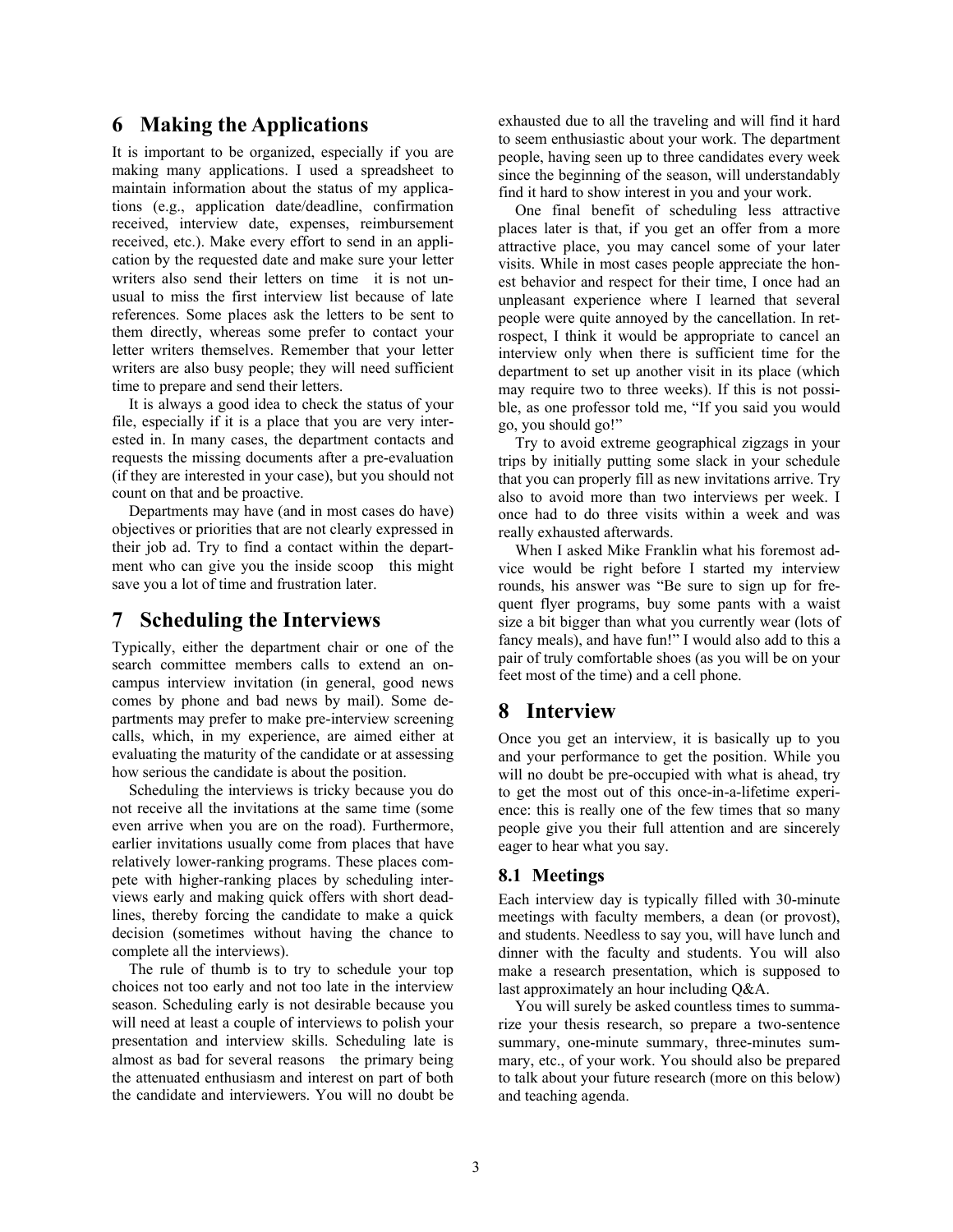I usually spent the first half of my meetings talking about my research and answering questions, and the second half asking questions. My questions mainly aimed to assess the health, quality, and resourcefulness of the department. I especially liked to talk with the junior faculty, asking them about what other places they considered, why they chose their present position, and how they liked it that far. I also asked about the tenure and promotion issues: the time frame, official and *non*-*official* evaluation criteria, and recent cases. I found meetings with the graduate students both fun and informative: students are dependable, rich information sources as they have little motivation to be discreet. You should definitely ask to meet with students because not all places schedule it automatically.

Typically the first and last meetings (called the *exit* interview) are with the department heads. The exit meeting's goals are to respond to any unanswered questions that you might have, to get your opinion about the day and the department, and to learn about your interview roster and decision timeframe (which will be used to decide whether and when to make an offer). Even if you had already decided not to consider the place further, you should state some positive things you observed during the day (there are always some). If the visit increased your interest and enthusiasm about the place, by all means state it (without sounding desperate about getting an offer).

In most cases, there is also a meeting with the dean or provost. This is a non-technical ad session where the dean does most of the talking (e.g., about the school, future growth plans, resource allocation, etc). In a couple of cases, I noticed apparent discrepancies between the dean's rhetoric and what the department people told me, which was not a good sign.

#### **8.2 The Job Talk**

The job talk is no doubt the most important part of the interview. The goal there is *not* to summarize your thesis work, but to give people a good idea about the kind of your research you do, make a solid argument about it, and seem enthusiastic about it. Ideally, the talk should also provide a vivid picture of your present research approach and agenda, and demonstrate that you have good taste (i.e., show that your work addresses important/relevant problems). The talk is also your opportunity to demonstrate your teaching abilities and reveal what kind of a teacher you might be.

Your presentation is the only time when many people in the department will see you, learn about your research, and form an opinion about you. One strong candidate I knew failed to get an offer because of a single arrogant response to a faculty member during his job talk. Later on I learned that the people who met with him one-on-one and those who only attended to his presentation developed very disparate opinions about the candidate.

It is always a good idea to respond to questions politically (regardless of how hostile or silly they may sound) and try to interact with the audience productively and agreeably. For instance, if someone asks you a question you have already answered, simply restate your answer without pointing out the repetition (others in the audience might do this for you). More attentive people will hopefully notice this and appreciate your attitude.

It is crucial to appear that you considered all aspects of your work thoroughly and to not get caught off guard by any question or comment. Also remember to give credit to good questions (i.e., those that are non-trivial and that you have a good answer for). If someone points out a limitation of your work, admit it and use it as a stepping-stone to discuss a relevant positive point.

I have seen many good candidates who underestimated the importance of "future work". I believe that you should have a good idea about your future work and spend at least a couple of slides on it. Your ideas need not be ground breaking, but they should go well beyond simple extensions of your thesis work. A wellarticulated future work goes a long way towards establishing that you have a good vision and you are ready to become *your own person*. Academic institutions specifically look for this quality, as the successful candidate will be required to establish himself as an independent researcher.

Be confident, but more importantly be yourself. I heard a story of a candidate who displayed different professional personalities to the faculty and the students. In the end, even though the faculty liked the candidate enough to make him an offer, they decided not to when faced with strong opposition from the students (who simply could not see the candidate as an advisor due to his total lack of interest in working with students)—which also demonstrates how much student comments are valued at some departments.

You should be confident throughout the process: after all, you are the expert in the house and have reason to believe that you know the material better than anybody else around. Furthermore, several people told me that a candidate with the right dose of confidence/arrogance is remembered more favorably than others. However, it is important to find this fine balance. Nobody, not even arrogant people, likes arrogance.

# **9 Pondering Offers**

I was actually relieved when I started receiving offers in early April. At the same time, I had to start juggling multiple offers because I wanted to postpone my deci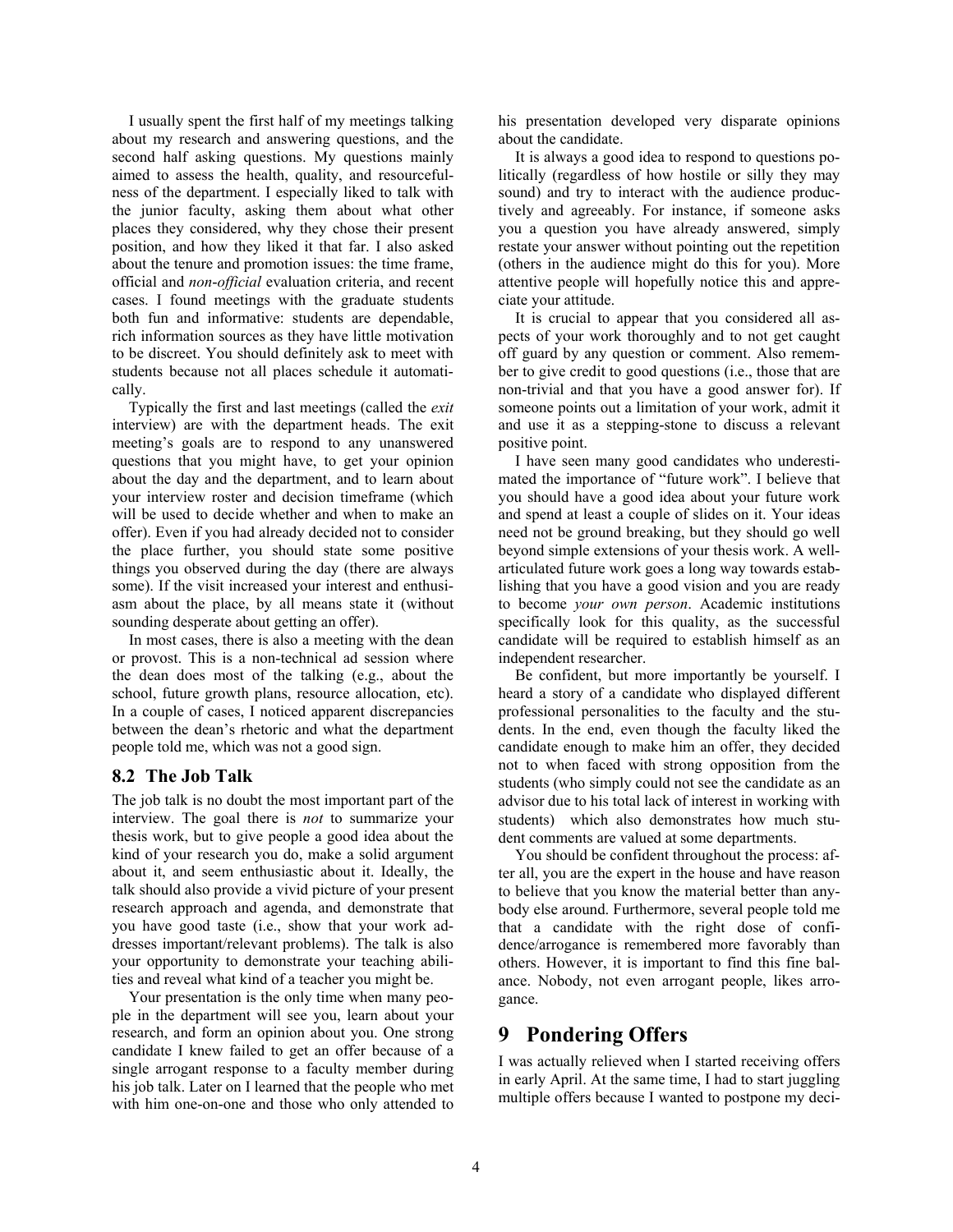sion as much as possible to be able see all the offers I would receive, whereas most departments wanted a quick decision in order to have sufficient time to extend the offer to others in case I decided to decline.

At this stage, a quick resolution is not likely as candidates typically wait to hear from top departments, who in turn wait to see all candidates before making the final decision<sup>1</sup>, creating a ripple effect. This chain is eventually broken as top departments start making decisions in late April through early May.

Before making an offer, departments sometimes make an informal contact and try to assess their present ranking on the candidate's list. Extending an offer is a long process, and, understandably, the departments do not want to go through several meetings and multiple levels of confirmation for a candidate who is most likely to decline the offer.

The department chair usually extends the *initial* offer by calling and summarizing its basic dimensions. There is no point in holding on to offers longer than necessary. I always declined an offer as soon as I received a more favorable one. The departments appreciate it as this gives them more time to consider other candidates, and this way you will not be unnecessarily diminishing the prospects of other candidates. In order to decline an offer, I usually sent a thoughtful e-mail message to the department chair (cc'ed to my host), mentioning the positive aspects of the department and offer, and thanking them for their interest and time. Many people responded kindly and wished me luck in my future career. Note that calling to decline is much better (some people think that it is very rude not to call).

If you do not get an offer, do not take it too personally by attributing it to something that you did or did not do during the interview or to your qualifications. From the department's viewpoint, making a hiring decision is one of the most difficult tasks. This is where politics really hit the table and a balance between the individuals' and the department's (typically competing) priorities must be found in limited time. Furthermore, as much as we would like to believe otherwise, a purely democratic department does not exist as some individuals have more influence than others and can significantly affect the decision. I failed to get offers from places where I thought I delivered stellar performances. On the other hand, I received offers from places that I was not really optimistic about (and there was little or no correlation with the ranking/reputation of the departments).

## **10 Negotiation**

The terms of the initial offer are *always* based on the assumption that the candidate will negotiate. One important issue worthy of negotiation is the starting salary. It is wise (and rewarding) to spend some time to research the appropriate salary range for your position in compatible institutions and areas. You should definitely ask around (e.g., your advisors, department chair, and/or friends who are presently or have recently been in the market) and consult publicly available statistics (e.g., CRA's yearly Taulbee Survey [5]). If the offered salary is lower than what you would normally expect, you have more motivation to negotiate than otherwise.

No department wants to lose a candidate for a small compensation in salary, but one should also understand that salary is a tricky issue and, if handled clumsily, can create great dissatisfaction and resentment within the existing faculty. Compressions [12] (i.e., the narrowing over time of the pay differentials among the faculty) and inversions [12] (i.e., an extreme case of inversion where a newly hired junior faculty gets a salary higher than that of a senior faculty) have become commonplace in the computer science market due to the need to pay high initial salaries to attract qualified candidates. Looking at the long term, however, you should consider the possibility of getting an initially high salary and then get hit by severe compressions (or inversions) over the years (as the raises are kept down to compensate for the salaries of new hires). You should at the very least understand how departments handle these issues, and make an informed decision.

Departments are generally much more flexible in negotiating for resources that involve one-time costs such as equipment money and student support. A startup package typically consists of the following items:

- Funds to start up your laboratory (depends on your area of research, but it typically ranges between \$25K and \$100K);
- Reduced teaching load (for the first year or two);
- Summer salary support (for at least one year, or until you obtain external funds);
- Graduate student support (two or more graduate student years);
- Office and (maybe) home office equipment money;
- Travel money (for a couple of conferences/meetings for at least the first year); and

<span id="page-4-0"></span> $\frac{1}{1}$  $1$  Recently, however, this has become less true for some departments (especially those large state schools with significant growth plans) who extend multiple concurrent offers. In fact, many places tend to extend more offers than they have available positions/resources for, playing probabilistic games regarding the number of offers that will eventually be accepted in the highly competitive market.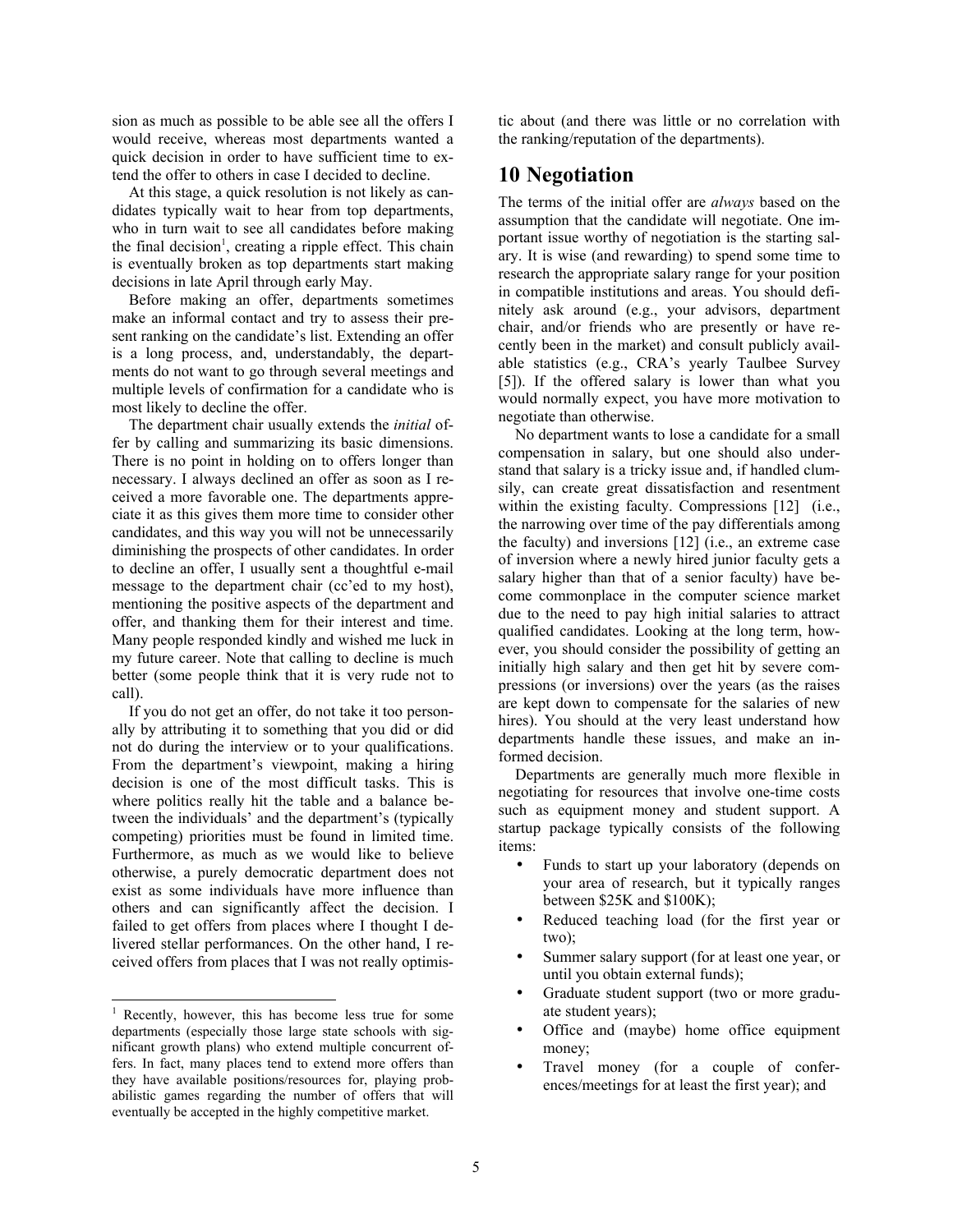• Money for house hunting and moving expenses.

Given the lack of space in most schools, you should also make sure that you would have sufficient lab space.

The period between the offer and the time you accept it is when you have the most leverage to ask for anything that concerns you (especially if you have a competing offer). Do not hesitate to raise any issue that you feel is important at this stage because if you don't ask, the answer is always no! While it is important to see what is within reach and to secure the resources and support that you deem crucial for your success, I do not believe in the negotiation wisdom "If you get all you asked for, then you undersold yourself"-not for this deal. My suggestion would be to try to keep the rounds of negotiation to a minimum (one or two) and not try to wring out the last cent. In the long run, it is much more important to maintain a pleasant interaction with your colleagues.

## **11 The Decision**

I had my final interview in the first week of May, at which point I already had a couple of offers that I was very happy with. I spent the following two weeks sorting out the final details and making second visits with my spouse. It was not easy to choose among nice offers—all seemed to provide me what I needed to be professionally satisfied and successful. Of course, since I had a (non-academic) two-body situation, my spouse's preferences and prospects were equally important. There was not a correct choice and, to a large degree, we believed in the motto "You create your own destiny wherever you go". Eventually, we resorted to the infallible criterion that subconsciously embodies all others: choose the place where you could best see yourself living and working.

We made the decision to accept Brown's offer on May 18, nearly three months after I started interviewing, and six months after I actively started preparing. The process was stressful, physically and mentally demanding, but eventually rewarding.

## **12 Epilogue**

In my first morning at my new job, as I was sitting in my new office and looking at the empty desk and shelves for about twenty minutes, I came to realize what Stan Zdonik meant by "You are an entrepreneur: we give you a desk, a computer, and a telephone—good luck!"

### <span id="page-5-0"></span>**13 Resources**

There are many books that offer advice on all aspects of the road to an academic career. Reis's excellent book [17] provides insightful advice and strategies (uniquely backed by solid statistics and analysis) to graduate students who aspire to be academicians. Heiberger and Vick's handbook [15] presents a short but comprehensive discussion of the academic job search process—very convenient to keep it in your bag and read while on the road. Goldsmith *et al*.'s book [14] uses a conversational Q&A approach to discuss the bumpy road from graduate school to academic job search (and beyond).

The Computing Research Association [3], PhDs.org [9], and Chronicle of Higher Education [2] (some sections require subscription) are excellent places to start your search for on-line articles and information on academic careers. A more specialized service for the database crowd is dbjobs [6], which is "the database of database jobs". You can also find a wealth of related information and tips on the web sites of many higher institutions' career service centers (e.g., University of California, Berkeley's on-line Career Center [11] is a great resource).

There are many on-line articles that recap personal experiences of people from both sides of the interview table (use the key phrase "academic job search" on your favorite search engine). For instance, Dantzig's article [13] on landing an academic job talks about the pitfalls one has to be careful about. Sies's web page [18] provides a compact application checklists and a list of generic interview questions you should be prepared for. Spertus [19] presents the female take on the process and an academic two-body problem. Lingua Franca's "Who Got Hired & Where", which lists recent junior faculty hirings in many disciplines (including computer science), provides a good perspective on typical recruitment patterns.

## **14 Acknowledgements**

I would like to thank Pete Keleher, Mike Franklin, Banu Özden, Lee Giles, Bobby Bhattacharjee, Amin Vahdat, Peter Chen, and Brian Noble, who generously shared their experiences and insights, several of which are mentioned in this article.

I also would like to thank Shriram [Krishnamurthi](http://www.cs.brown.edu/people/faculty/sk.html) and Alexandros Labrinidis for revising an initial draft of this paper and making many helpful suggestions.

### **15 References**

- 1. ACM: Career Opportunities.
- http://www.acm.org/cacm/careeropps/. 2. The Chronicle of Higher Education.
- http://chronicle.com.
- 3. Computing Research Association. http://www.cra.org/home.html.
- 4. Computing Research Association: Job Announcements.